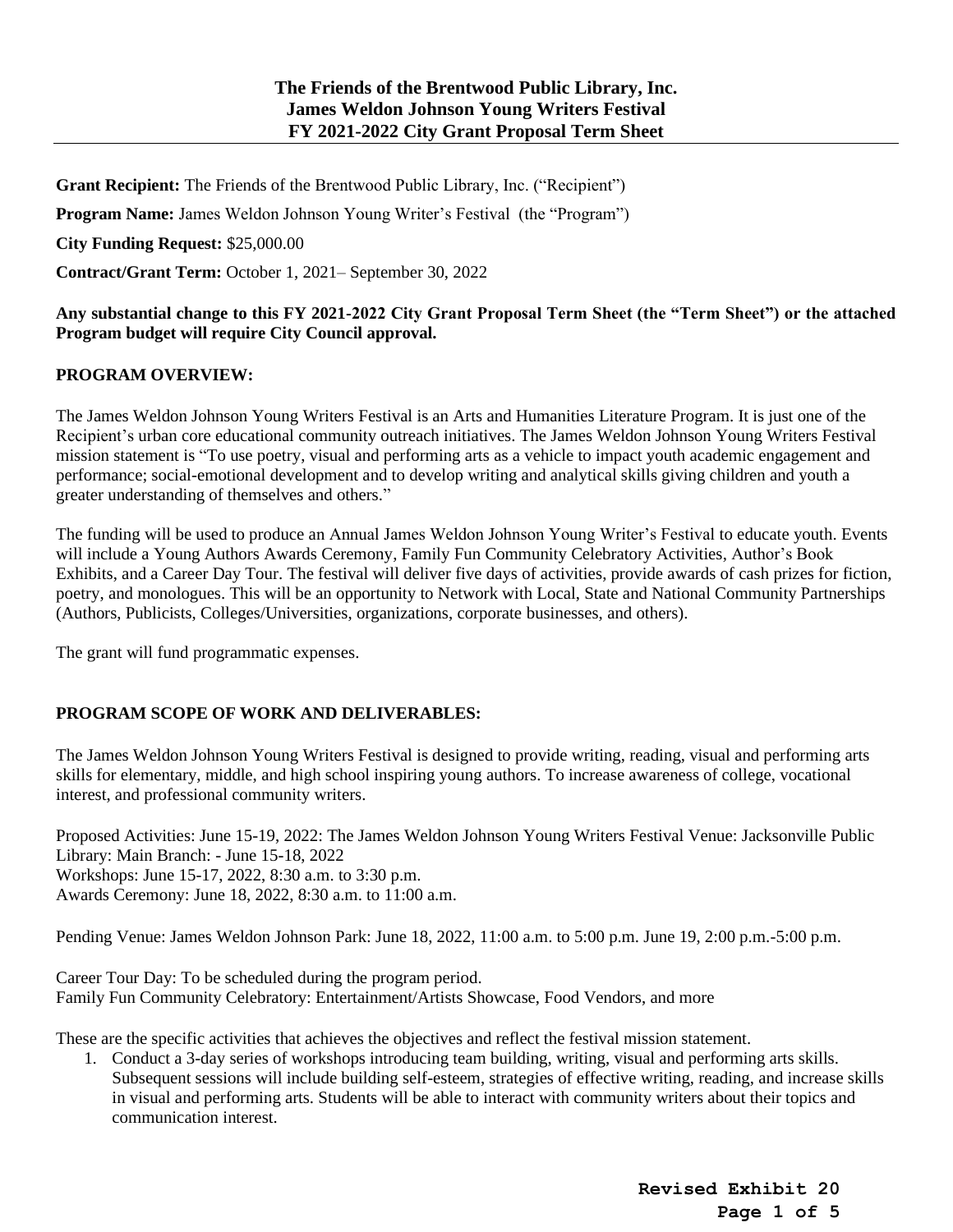- 2. Young Authors Awards Ceremony will recognize all student participants completing instructional requirements for poetry submission, the reading list, poetry journal, and participating in a 3-day series workshops listed above. Eighteen cash awards will be presented to the winning young authors. Judging will be done by independent judges who have significant writing or educational expects in writing and assessment.
- 3. Family Fun Community Celebratory to include but not limited to artists entertainment showcase, pop up poetry, food vendors, and more.
- 4. Community of Writers Book Exhibits (Children and Adults)
- 5. Career Tour Day to motivate interest in higher education.

# **PROGRAM COSTS/PAYMENT TERMS**:

The attached Program Budget Detail provides overall budget information.

Refer to the attached Budget Narrative for Selected Items of Cost for details of all line items totaling \$25,000. Funds will be disbursed on a reimbursement basis as often as necessary upon the presentation of supporting documentation.

# **PROGRAM IMPACT & REPORTING:**

**(i)** The program goals and objectives will be attained with support from the Recipient's community partners Jacksonville Public Library, Friends of James Weldon Johnson Park, University of North Florida, Florida Authors and Publishers Association, Retired Educators/Community Writers, and "Alycia Powers, an Associate Producer for Inside Edition. She is an award-winning journalist who currently covers a wide range of national stories". We will use several ongoing evaluation strategies to measure outcomes, fuel improvement, analyzing data collected to serve our community more effectively. The success of the program will be based on the following criteria:

(1) Number of youths enrolled

(2) Number of youths completing the program workshops, reading list, fiction poetry journal, and following poetry and monologue competition submission rules.

- (3) Pre- and post-surveys will be given to every student to assess knowledge gained from activities.
- (4) The awareness of college, vocation interests, and community writer's careers.
- (5) Keep attendance of all youth activities.
- (6) Surveys will be given to each youth participant to evaluate workshop series and presenters.

**(ii)** In 2021, The James Weldon Johnson Young Writers Festival established by Sharon Coon became a part of the Friends of the Brentwood Public Library Urban Core Outreach Program. This year the pilot program forty-five (45) poems were entered in the competition from four (4) elementary schools, five (5) middle high schools, and two (2) senior high schools. The program was successful with over 125 students and their families attending the awards ceremony at the James Weldon Johnson Park. Many community leaders participated in the awards presentations. The event was hosted and cosponsored in part by City Councilman Reggie Gaffney. As a result of the participation, we are adding educational workshops and celebratory family and community events in 2022. The event is during the birthday week of James Weldon Johnson and Juneteenth.

**(iii)** We anticipate enrolling 150 elementary, middle, high school students and their families. The Family Fun Celebratory Day will be open to the public. We anticipate at least 300 or more in attendance at the JWJ Park event. The community will benefit from the positive perceptions of poetry listed above.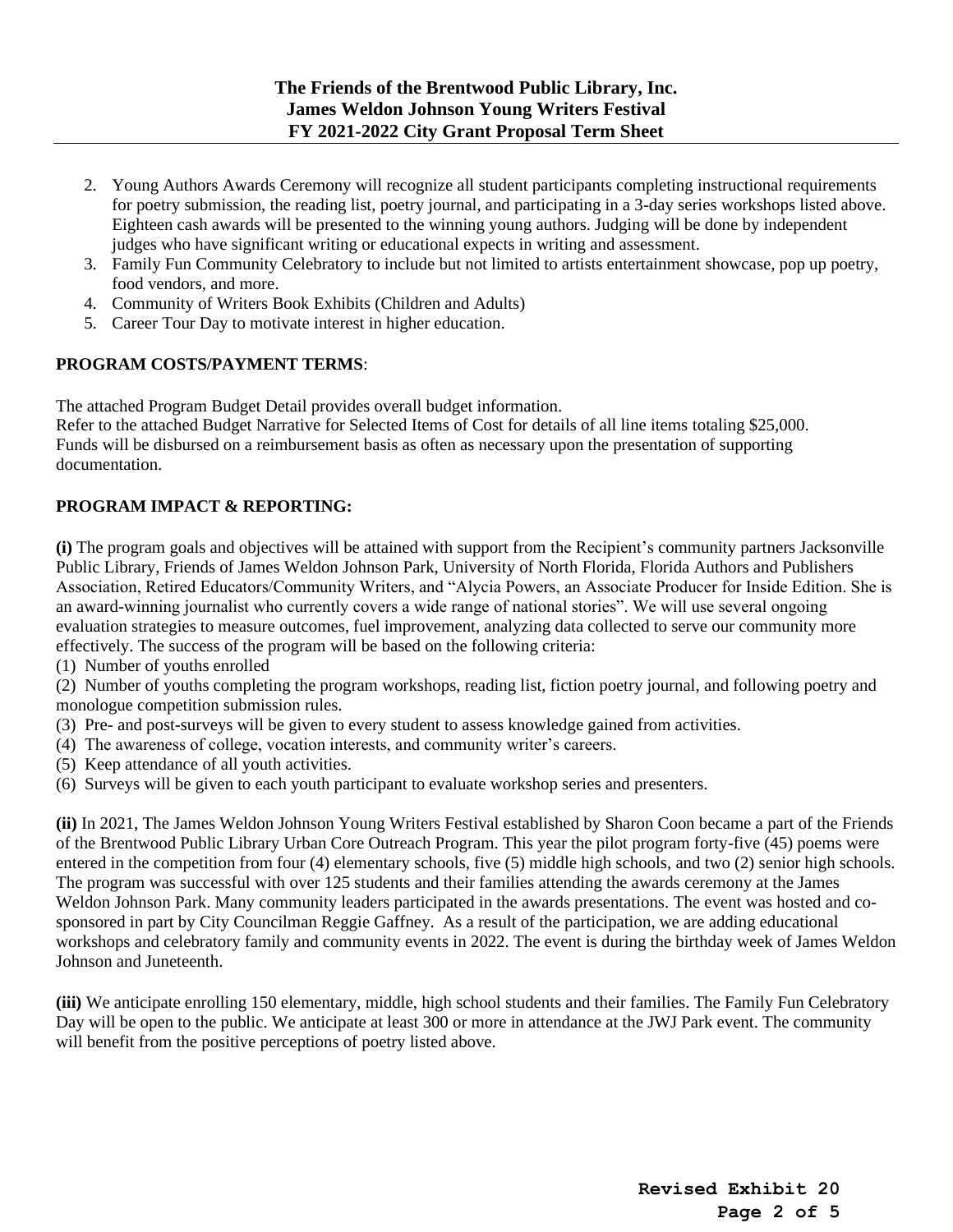## **ADDITIONAL GRANT REQUIREMENTS AND CONDITIONS:**

Recipient's expenditure of City funds for the Program and the provision of services shall be subject to Chapter 118, Parts 1, 2, 4 and 5 of the *Jacksonville Ordinance Code*, and the terms and conditions of any contract entered into between the City and Recipient. Recipient shall use the City funds for the Program in accordance with the City Council approved Term Sheet and Program budget. The City's Grant Administrator may amend this Term Sheet or the approved Program budget consistent with the Program's needs, provided that any substantial change to this Term Sheet or the approved Program budget will require City Council approval.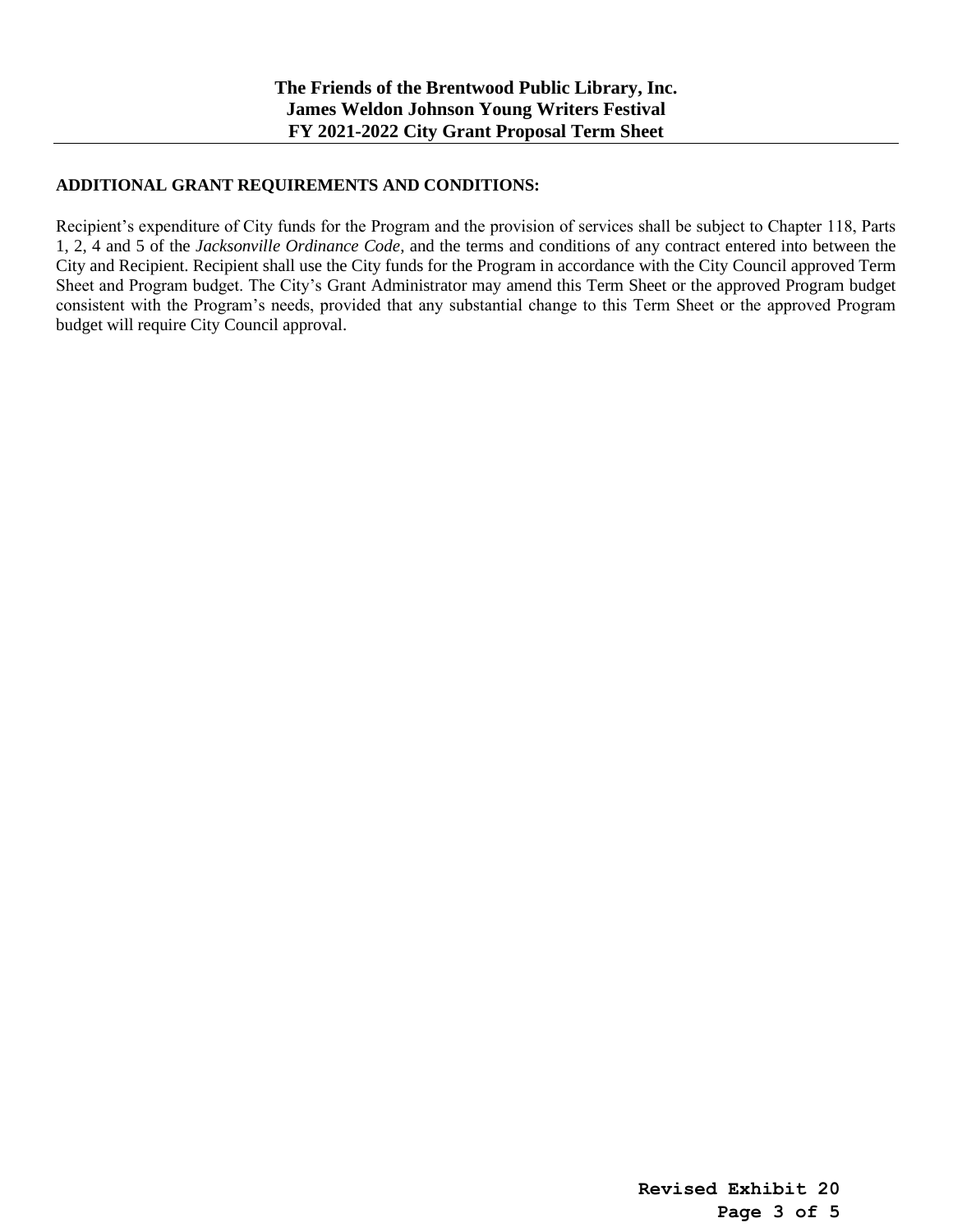### **FY 2022 PSG/ City Grant - Program Budget Detail**

**Lead Agency: The Friends of the Brentwood Public Library, Inc.**

**Program Name: James Weldon Johnson Young Writer's Festival**

 $\mathbb{R}$ 

#### Agency Fiscal Year: July 1, 2021 - June 30, 2022

|                                                                                                            |                                                         |                                                          |                                                      | <b>BUDGET</b>                        |                                  |                                                |                                               |                                                |
|------------------------------------------------------------------------------------------------------------|---------------------------------------------------------|----------------------------------------------------------|------------------------------------------------------|--------------------------------------|----------------------------------|------------------------------------------------|-----------------------------------------------|------------------------------------------------|
|                                                                                                            |                                                         |                                                          |                                                      |                                      |                                  |                                                | <b>Funding Partners</b>                       |                                                |
| <b>Categories and Line Items</b>                                                                           | <b>Prior Year</b><br><b>Prg Funding</b><br>FY 2019-2020 | <b>Current Year</b><br><b>Prg Budget</b><br>FY 2020-2021 | <b>Total Est. Cost</b><br>of Program<br>FY 2021-2022 | Agency<br>Provided<br><b>Funding</b> | All Other<br>Program<br>Revenues | City of<br><b>Jacksonville</b><br>(City Grant) | Federal<br>State &<br>Other<br><b>Funding</b> | Private<br><b>Foundation</b><br><b>Funding</b> |
| <b>Employee Compensation</b>                                                                               |                                                         |                                                          |                                                      |                                      |                                  |                                                |                                               |                                                |
| Personnel - 01201 (list Job Title or Positions)<br><b>Project Director</b>                                 | \$0.00                                                  | \$0.00                                                   | \$14,000.00                                          | \$14,000.00                          | \$0.00                           | \$0.00                                         | \$0.00                                        | \$0.00                                         |
| Program Manager                                                                                            | \$0.00                                                  | \$0.00                                                   | \$6,000.00                                           | \$6,000.00                           | \$0.00                           | \$0.00                                         | \$0.00                                        | \$0.00                                         |
| <b>Recruiting Manager</b>                                                                                  | \$0.00                                                  | \$0.00                                                   | \$6,000.00                                           | \$6,000.00                           | \$0.00                           | \$0.00                                         | \$0.00                                        | \$0.00                                         |
| <b>Festival Workers</b>                                                                                    | \$0.00                                                  | \$0.00                                                   | \$21,000.00                                          | \$21,000.00                          | \$0.00                           | \$0.00                                         | \$0.00                                        | \$0.00                                         |
| <b>Subtotal Employee Compensation</b>                                                                      | \$0.00                                                  | \$0.00                                                   | \$47,000.00                                          | \$47,000.00                          | \$0.00                           | \$0.00                                         | \$0.00                                        | \$0.00                                         |
| <b>Fringe Benefits</b><br>Payroll Taxes - FICA & Med Tax - 02101                                           | \$0.00                                                  | \$0.00                                                   | \$0.00                                               | \$0.00                               | \$0.00                           | \$0.00                                         | \$0.00                                        | \$0.00                                         |
| Health Insurance - 02304                                                                                   | \$0.00                                                  | \$0.00                                                   | \$0.00                                               | \$0.00                               | \$0.00                           | \$0.00                                         | \$0.00                                        | \$0.00                                         |
| Retirement - 02201                                                                                         | \$0.00                                                  | \$0.00                                                   | \$0.00                                               | \$0.00                               | \$0.00                           | \$0.00                                         | \$0.00                                        | \$0.00                                         |
| Dental - 02301                                                                                             | \$0.00                                                  | \$0.00                                                   | \$0.00                                               | \$0.00                               | \$0.00                           | \$0.00                                         | \$0.00                                        | \$0.00                                         |
| Life Insurance - 02303                                                                                     | \$0.00                                                  | \$0.00<br>\$0.00                                         | \$0.00<br>\$0.00                                     | \$0.00<br>\$0.00                     | \$0.00<br>\$0.00                 | \$0.00<br>\$0.00                               | \$0.00                                        | \$0.00<br>\$0.00                               |
| Workers Compensation - 02401<br>Unemployment Taxes - 02501                                                 | \$0.00<br>\$0.00                                        | \$0.00                                                   | \$0.00                                               | \$0.00                               | \$0.00                           | \$0.00                                         | \$0.00<br>\$0.00                              | \$0.00                                         |
| Other Benefits - (Please describe)                                                                         | \$0.00                                                  | \$0.00                                                   | \$0.00                                               | \$0.00                               | \$0.00                           | \$0.00                                         | \$0.00                                        | \$0.00                                         |
| <b>Subtotal Taxes and Benefits</b>                                                                         | \$0.00                                                  | \$0.00                                                   | \$0.00                                               | \$0.00                               | \$0.00                           | \$0.00                                         | \$0.00                                        | \$0.00                                         |
| <b>Total Employee Compensation</b>                                                                         | \$0.00                                                  | \$0.00                                                   | \$47,000.00                                          | \$47,000.00                          | \$0.00                           | \$0.00                                         | \$0.00                                        | \$0.00                                         |
| <b>Operating Expenses</b>                                                                                  |                                                         |                                                          |                                                      |                                      |                                  |                                                |                                               |                                                |
| <b>Occupancy Expenses</b><br>Rent - Occupancy -04408                                                       | \$0.00                                                  | \$0.00                                                   | \$0.00                                               | \$0.00                               | \$0.00                           | \$0.00                                         | \$0.00                                        | \$0.00                                         |
| Telephone - 04181                                                                                          | \$0.00                                                  | \$0.00                                                   | \$0.00                                               | \$0.00                               | \$0.00                           | \$0.00                                         | \$0.00                                        | \$0.00                                         |
| Utilities - 04301                                                                                          | \$0.00                                                  | \$0.00                                                   | \$0.00                                               | \$0.00                               | \$0.00                           | \$0.00                                         | \$0.00                                        | \$0.00                                         |
| Maintenance and Repairs - 04603<br>Insurance Property & General Liability - 04502                          | \$0.00                                                  | \$0.00                                                   | \$0.00<br>\$0.00                                     | \$0.00                               | \$0.00<br>\$0.00                 | \$0.00<br>\$0.00                               | \$0.00<br>\$0.00                              | \$0.00<br>\$0.00                               |
| Other - (Please describe)                                                                                  | \$0.00<br>\$0.00                                        | \$0.00<br>\$0.00                                         | \$0.00                                               | \$0.00<br>\$0.00                     | \$0.00                           | \$0.00                                         | \$0.00                                        | \$0.00                                         |
| <b>Office Expenses</b>                                                                                     |                                                         |                                                          |                                                      |                                      |                                  |                                                |                                               |                                                |
| Office and Other Supplies - 05101                                                                          | \$0.00                                                  | \$0.00                                                   | \$0.00                                               | \$0.00                               | \$0.00                           | \$0.00                                         | \$0.00                                        | \$0.00                                         |
| Postage - 04101                                                                                            | \$0.00                                                  | \$0.00                                                   | \$0.00                                               | \$0.00                               | \$0.00                           | \$0.00                                         | \$0.00                                        | \$0.00                                         |
| Printing and Advertising - 04801<br>Publications - 05216                                                   | \$0.00<br>\$0.00                                        | \$0.00<br>\$0.00                                         | \$0.00<br>\$0.00                                     | \$0.00<br>\$0.00                     | \$0.00<br>\$0.00                 | \$0.00<br>\$0.00                               | \$0.00<br>\$0.00                              | \$0.00<br>\$0.00                               |
| Staff Training - 05401                                                                                     | \$0.00                                                  | \$0.00                                                   | \$0.00                                               | \$0.00                               | \$0.00                           | \$0.00                                         | \$0.00                                        | \$0.00                                         |
| Directors & Officers - Insurance - 04501                                                                   | \$0.00                                                  | \$0.00                                                   | \$0.00                                               | \$0.00                               | \$0.00                           | \$0.00                                         | \$0.00                                        | \$0.00                                         |
| Professional Fees & Services (not audit) 03410 - Honorariums                                               | \$0.00                                                  | \$0.00                                                   | \$5,700.00                                           | \$0.00                               | \$0.00                           | \$5,700.00                                     | \$0.00                                        | \$0.00                                         |
| Background Screening - 04938                                                                               | \$0.00                                                  | \$0.00                                                   | \$0.00                                               | \$0.00                               | \$0.00                           | \$0.00                                         | \$0.00                                        | \$0.00                                         |
| Other - Equipment under \$1,000 - 06403                                                                    | \$0.00<br>\$0.00                                        | \$0.00<br>\$0.00                                         | \$0.00<br>\$0.00                                     | \$0.00<br>\$0.00                     | \$0.00<br>\$0.00                 | \$0.00<br>\$0.00                               | \$0.00<br>\$0.00                              | \$0.00<br>\$0.00                               |
| Other - (Please describe)<br><b>Travel Expenses</b>                                                        |                                                         |                                                          |                                                      |                                      |                                  |                                                |                                               |                                                |
| Local Mileage (Bus Transportation) - 04021                                                                 | \$0.00                                                  | \$0.00                                                   | \$550.00                                             | \$0.00                               | \$0.00                           | \$550.00                                       | \$0.00                                        | \$0.00                                         |
| Parking & Tools - 04028                                                                                    | \$0.00                                                  | \$0.00                                                   | \$0.00                                               | \$0.00                               | \$0.00                           | \$0.00                                         | \$0.00                                        | \$0.00                                         |
| <b>Equipment Expenses</b>                                                                                  |                                                         |                                                          |                                                      |                                      |                                  |                                                |                                               |                                                |
| Rental & Leases - Equipment - 04402<br>Vehicle Fuel and Maintenance - 04216                                | \$0.00<br>\$0.00                                        | \$0.00<br>\$0.00                                         | \$0.00<br>\$0.00                                     | \$0.00<br>\$0.00                     | \$0.00<br>\$0.00                 | \$0.00<br>\$0.00                               | \$0.00<br>\$0.00                              | \$0.00<br>\$0.00                               |
| Vehicle Insurance -04502                                                                                   | \$0.00                                                  | \$0.00                                                   | \$0.00                                               | \$0.00                               | \$0.00                           | \$0.00                                         | \$0.00                                        | \$0.00                                         |
| Other - (Please describe)                                                                                  | \$0.00                                                  | \$0.00                                                   | \$0.00                                               | \$0.00                               | \$0.00                           | \$0.00                                         | \$0.00                                        | \$0.00                                         |
| Direct Client Expenses - 08301                                                                             |                                                         |                                                          |                                                      |                                      |                                  |                                                |                                               |                                                |
| <b>Client Rent</b>                                                                                         | \$0.00                                                  | \$0.00                                                   | \$0.00                                               | \$0.00                               | \$0.00                           | \$0.00                                         | \$0.00                                        | \$0.00                                         |
| <b>Client Utilities</b><br><b>Client Food</b>                                                              | \$0.00<br>\$0.00                                        | \$0.00<br>\$0.00                                         | \$0.00<br>\$5,850.00                                 | \$0.00<br>\$0.00                     | \$0.00<br>\$0.00                 | \$0.00<br>\$5,850.00                           | \$0.00<br>\$0.00                              | \$0.00<br>\$0.00                               |
| <b>Client Medica</b>                                                                                       | \$0.00                                                  | \$0.00                                                   | \$0.00                                               | \$0.00                               | \$0.00                           | \$0.00                                         | \$0.00                                        | \$0.00                                         |
| <b>Client Educational</b>                                                                                  | \$0.00                                                  | \$0.00                                                   | \$6,500.00                                           | \$0.00                               | \$0.00                           | \$6,500.00                                     | \$0.00                                        | \$0.00                                         |
| <b>Client Personal</b><br>Client Other (Educational Scholarships)                                          | \$0.00<br>\$0.00                                        | \$0.00<br>\$0.00                                         | \$0.00<br>\$6,400.00                                 | \$0.00<br>\$0.00                     | \$0.00<br>\$0.00                 | \$0.00<br>\$6,400.00                           | \$0.00<br>\$0.00                              | \$0.00<br>\$0.00                               |
| Client Other (Please describe)                                                                             | \$0.00                                                  | \$0.00                                                   | \$0.00                                               | \$0.00                               | \$0.00                           | \$0.00                                         | \$0.00                                        | \$0.00                                         |
| <b>Total Operating Expenses</b>                                                                            | \$0.00                                                  | \$0.00                                                   | \$25,000.00                                          | \$0.00                               | \$0.00                           | \$25,000.00                                    | \$0.00                                        | \$0.00                                         |
| III. Operating Capital Outlay (OVER \$1,000)                                                               |                                                         | \$0.00                                                   | \$0.00                                               | \$0.00                               | \$0.00                           | \$0.00                                         | \$0.00                                        | \$0.00                                         |
| Machinery & Equipment - 06402<br>Computers & Software - 06427                                              | \$0.00<br>\$0.00                                        | \$0.00                                                   | \$0.00                                               | \$0.00                               | \$0.00                           | \$0.00                                         | \$0.00                                        | \$0.00                                         |
| Other - (Please describe)                                                                                  | \$0.00                                                  | \$0.00                                                   | \$0.00                                               | \$0.00                               | \$0.00                           | \$0.00                                         | \$0.00                                        | \$0.00                                         |
| <b>Total Capital Outlay</b>                                                                                | \$0.00                                                  | \$0.00                                                   | \$0.00                                               | \$0.00                               | \$0.00                           | \$0.00                                         | \$0.00                                        | \$0.00                                         |
| <b>Direct Expenses Total</b>                                                                               | \$0.00                                                  | \$0.00                                                   | \$72,000.00                                          | \$47,000.00                          | \$0.00                           | \$25,000.00                                    | \$0.00                                        | \$0.00                                         |
| <b>Percent of Budget</b>                                                                                   |                                                         |                                                          | 100.0%                                               | 65.3%                                | 0.0%                             | 34.7%                                          | 0.0%                                          | 0.0%                                           |
| Last Modified: 02/11/2020<br>All PSG items listed must be included in the narrative section of the budget. |                                                         |                                                          |                                                      |                                      |                                  |                                                |                                               |                                                |